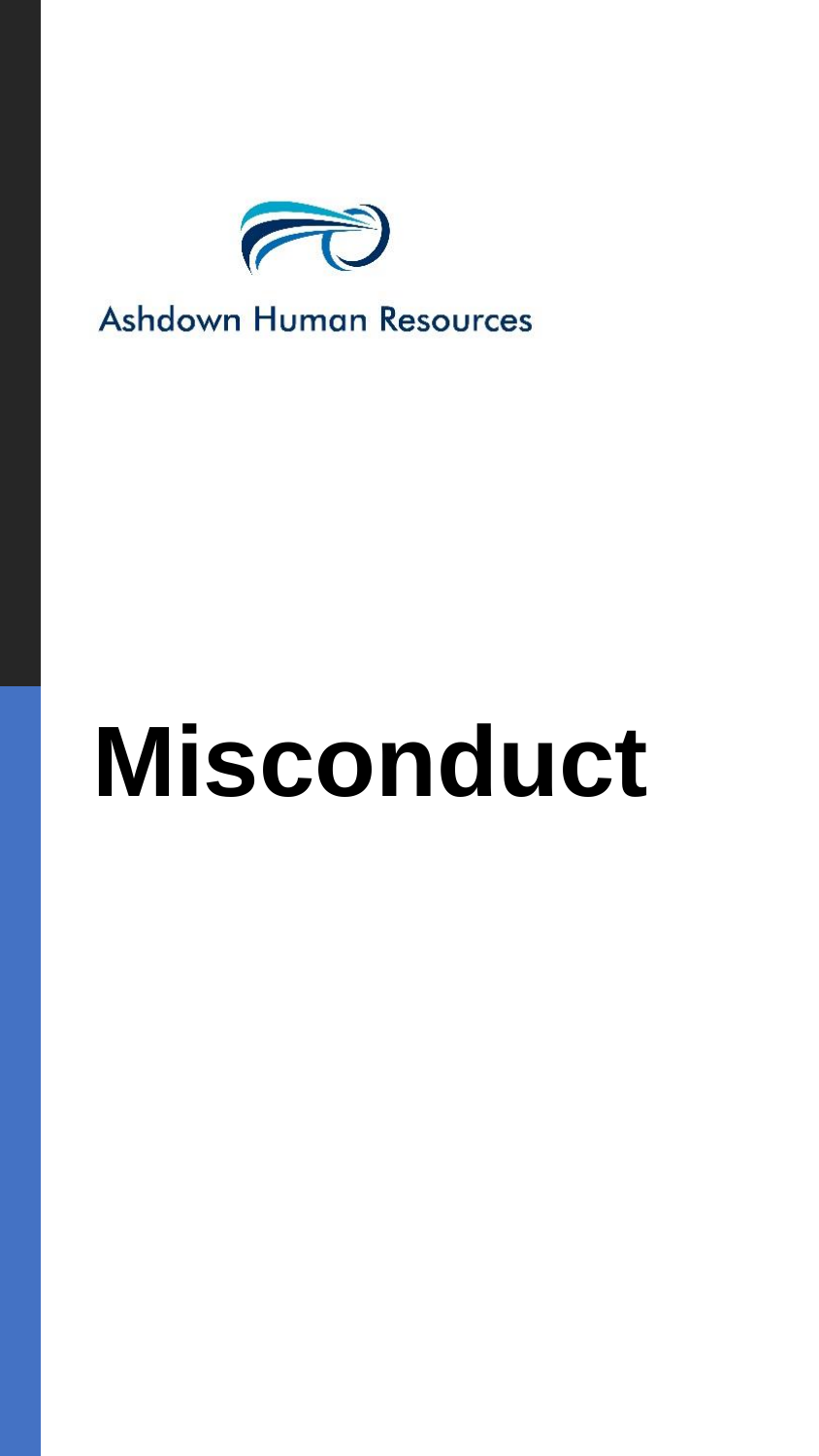

# **Misconduct**

## **What is Misconduct?**

Misconduct is bad behaviour on the part of employee. Depending on the exact behaviour in question, how long the employee has worked for you and on what terms will determine your options for dealing with the misconduct.

#### **Examples of misconduct**

The most usual types of misconduct are:

- Unauthorised absence
- Lack of confidentiality
- Poor timekeeping
- Dishonesty
- Threatening behaviour to colleagues, clients or third parties
- Carelessness
- Failure to carry out reasonable management instructions

# **Disciplinary procedure**

Misconduct rarely warrants dismissal, and normally a disciplinary warning is appropriate. Further misconduct whilst under a warning is more likely to lead to dismissal. You are still required to carry out a disciplinary process even if the misconduct is clear and admitted.